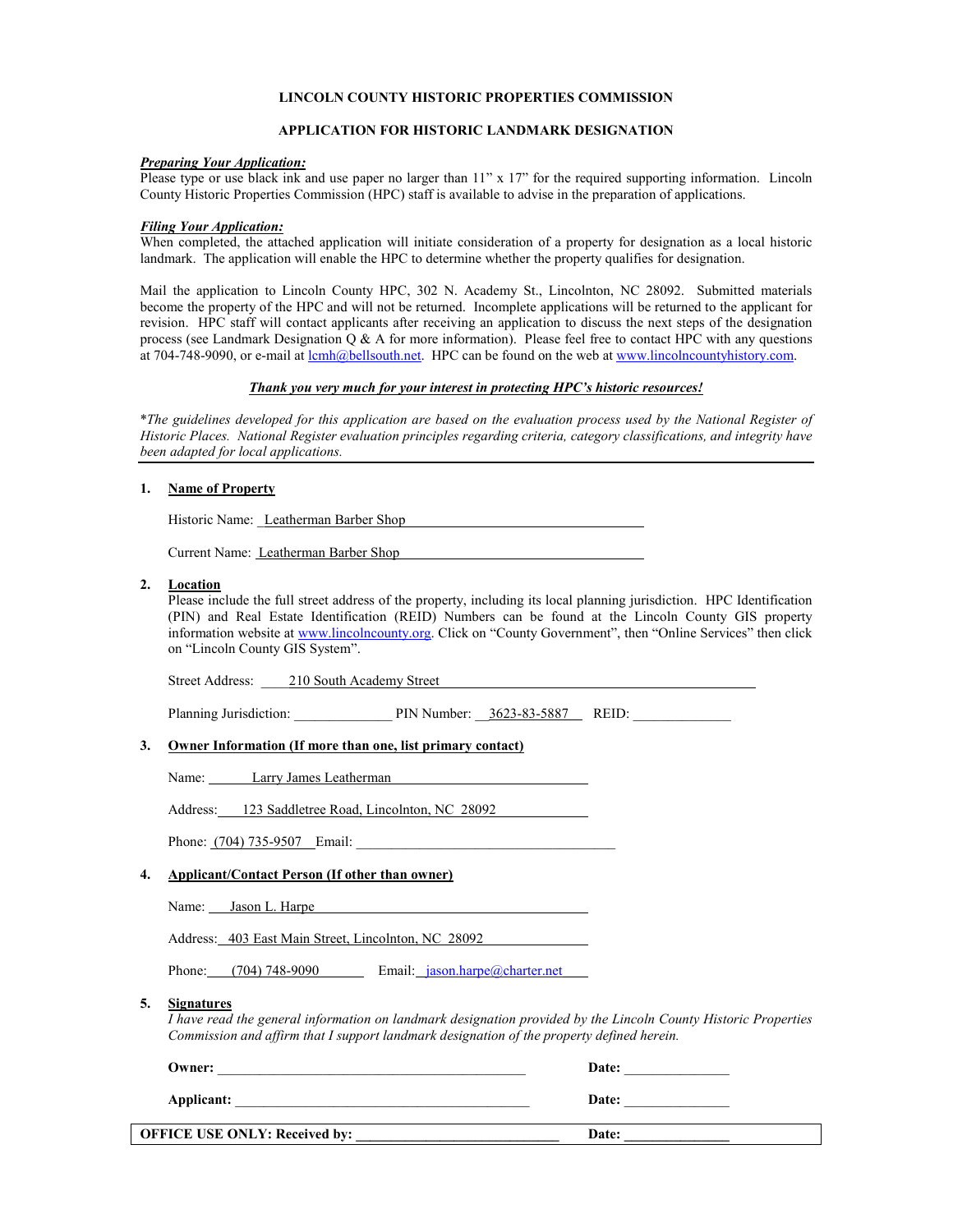## **6. General Date/Site Information**

| A. Date of Construction and major additions/alterations: ca. 1940                                    |  |
|------------------------------------------------------------------------------------------------------|--|
| B. Number, type, and date of construction of outbuildings: N/A                                       |  |
| C. Approximate lot size or acreage: $.04$                                                            |  |
| D. Architect, builder, carpenter, and /or mason: Lawrence Leatherman and James Leatherman (Builders) |  |
| E. Original Use: Barbershop                                                                          |  |
| F. Present Use: Barbershop                                                                           |  |
|                                                                                                      |  |
|                                                                                                      |  |
|                                                                                                      |  |

## **7. Classification**

#### **A. Category (fill in type from below):** Building

- **Building** created principally to shelter any form of human activity (i.e. house, barn/stable, hotel, church, school, theater, etc.)
- **Structure** constructed usually for purposes other than creating human shelter (i.e. tunnel, bridge, highway, silo, etc.)
- **Object** constructions that are primarily artistic in nature. Although movable by nature or design, an object is typically associated with a specific setting or environment (i.e. monument, fountain, etc.)
- **Site** the location of a historic event, a prehistoric or historic occupation or activity, or a building or structure, whether standing, ruined or vanished, where the location itself possesses historic, cultural, or archeological value, regardless of the value of any existing structure (i.e. battlefields, cemeteries, designed landscape, etc.)

**B. Ownership (check one):** -Private Public

#### **C. umber of Contributing and non-contributing resources on the property:**

A contributing building, site, structure, or object adds to the historic associations, historic architectural qualities, or archeological values for which a property is significant because it was present during the period of significance, relates to the documented significance of the property, and possesses historic integrity or is capable of yielding important information about the period.

|                   | <b>Contributing</b> | <b>Non-contributing</b> |
|-------------------|---------------------|-------------------------|
| <b>Buildings</b>  |                     |                         |
| <b>Structures</b> |                     |                         |
| Objects           |                     |                         |
| <b>Sites</b>      |                     |                         |

**D. Previous field documentation (when and by whom):** Lincolnton Commercial Historic District, Laura

#### Phillips, 12/15/2008

*Please contact Jason Harpe at the Historic Properties Commission to determine if the property is included in the Lincoln County survey (704-748-9090)* 

 $\mathcal{L}_\mathcal{L} = \{ \mathcal{L}_\mathcal{L} = \{ \mathcal{L}_\mathcal{L} = \{ \mathcal{L}_\mathcal{L} = \{ \mathcal{L}_\mathcal{L} = \{ \mathcal{L}_\mathcal{L} = \{ \mathcal{L}_\mathcal{L} = \{ \mathcal{L}_\mathcal{L} = \{ \mathcal{L}_\mathcal{L} = \{ \mathcal{L}_\mathcal{L} = \{ \mathcal{L}_\mathcal{L} = \{ \mathcal{L}_\mathcal{L} = \{ \mathcal{L}_\mathcal{L} = \{ \mathcal{L}_\mathcal{L} = \{ \mathcal{L}_\mathcal{$ 

**E. ational Register Status and date (listed, eligible, study list):** Contributing, LCHD

*Please contact Jason Harpe at the Historic Properties Commission at (704-748-9090)* 

**8. Supporting Documentation (Please type or print and attach to application on separate sheets. Please check box when item complete.)** 

#### **A. Required Photographs**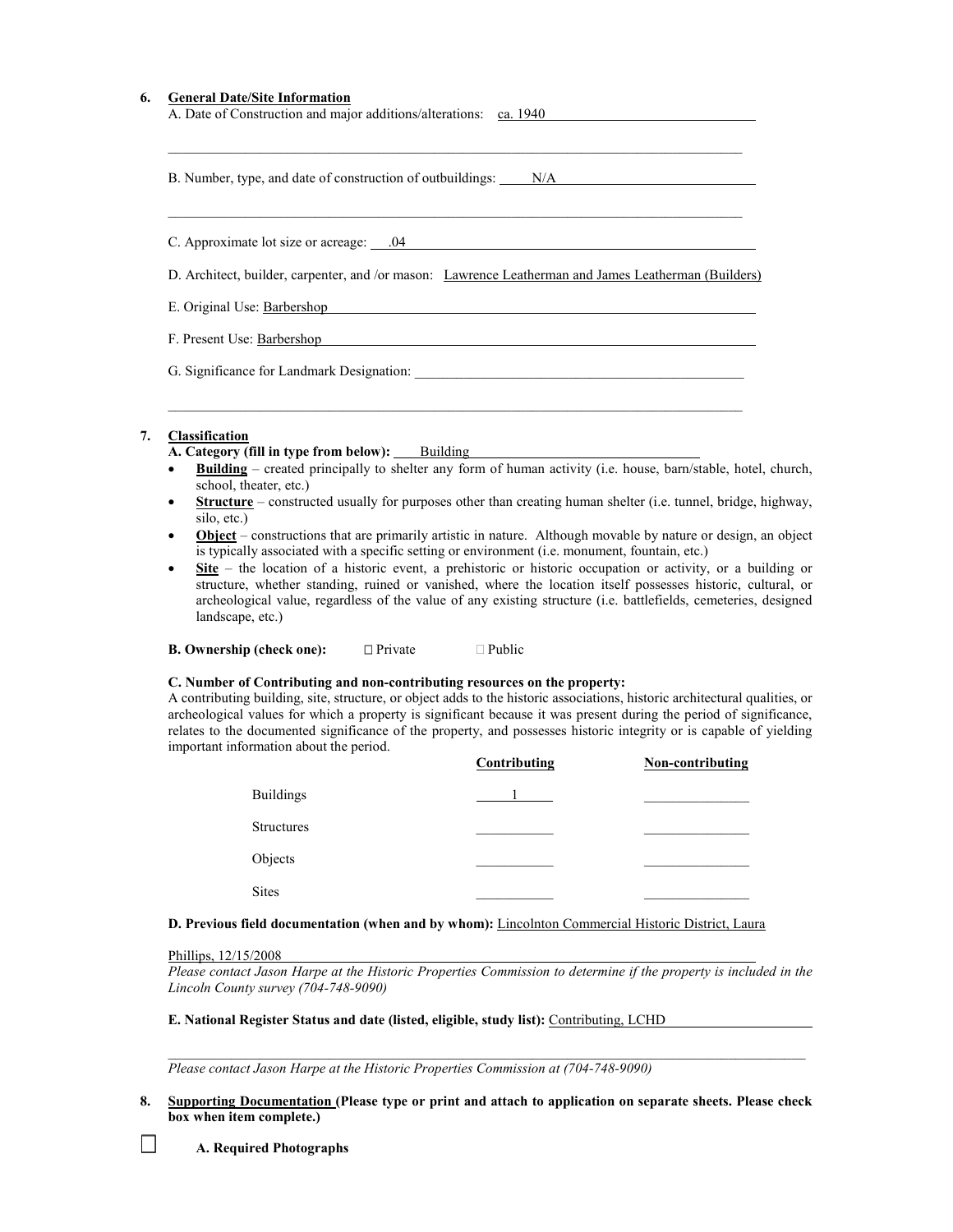All photographs are required to be **digital, in JPEG (.ipg) format, and submitted on a recordable CD or DVD.** Please note the following requirements:

- *Minimum Standard:* **6.5" x 4.5" at a resolution of 300ppi** (a pixel dimension of **1950 x 1350)**
- *File Size:* There is no maximum or minimum for the file size of an image; however, smaller file sizes may be necessary when emailing images.
- *Proof Sheet:* Proof sheets are still required to show what is on a CD or DVD without having to load to disk. Proofs may be printed in either color or black and white as long as the images are crisp and legible. There should be a minimum of four and a maximum of six proofs per 8.5" x 11" sheet, with no image smaller than 3.25" on its longest side. Proofs should be labeled as they appear on the disk.
- *aming Images:* Please label image files for the Local Designation Application as follows: LN PropertyName\_Description.jpg (ex. LN\_ABCHouse\_front\_façade.jpg)

 For buildings and structures, include all elevations and at least one (1) photo of all other contributing and non-contributing resources, as well as at least one (1) photo showing the main building or structure within its setting. For objects, include a view of the object within its setting, as well as a variety of representative views. For sites, include overall views and any significant details.

#### **B. Floor Plan (for buildings and structures)**

Please include a detailed floor plan showing the original layout, dimensions of all rooms, and any additions (with dates) to the building or structure. Drawings do not have to be professionally produced nor do they need to be to exact scale, but should accurately depict the layout and dimensions of the property.

#### **C. Maps**

Include two (2) maps: one (1) clearly indicating the location of the property in relation to the local community, and one (1) showing the boundaries of the property. Tax maps with the boundaries of the property are preferred, but survey or sketch maps are acceptable. Please show street names and numbers and all structures on the property.

#### **D. Historical significance (Applies to all classifications)**

Note any significant events, people, and/or families associated with the property. Please clearly define the significance of the property in the commercial, social or political history of Lincoln County or of the local community. Include all major property owners of the property, if known. Include a bibliography of sources consulted.

#### **E. Architectural description, significance and integrity (for buildings, structures and objects)**

For **buildings and structures,** describe significant exterior architectural features, additions, remodeling, alterations and any significant outbuildings. For **objects,** describe the physical appearance of the object(s) to be designated in context of the history of the local community or of Lincoln County. For example, a building or structure might be a community's only surviving example of Greek Revival architecture or it may be a unique local interpretation of the Arts and Crafts movement. An object might be a statue designed by a notable sculptor. Include a description of how the building, structure or object currently conveys its historic integrity. For example, does it retain elements of its original design, materials, location, workmanship, setting, historic associations, or feeling, or any combination thereof? Please include a bibliography of sources consulted.

#### **F. Property boundary, significance and integrity (Applies to all classifications)**

Describe the land area to be designated, address any prominent landscape features. Clearly explain the significance of the land area proposed for designation and its historical relationship to the **building(s), structure(s) or object(s)** located within the property boundary or, in the case of **sites,** the historical event or events that make the land area significant. For **buildings and structures,** the designated land area may represent part of or the entire original parcel boundaries, or may encompass vegetative buffers or important outbuildings. For **objects,** the designated land area may continue to provide the object's historic context (i.e., a statue's historic park setting). For **sites,** the designated area may encompass a landscape that retains its historic integrity (i.e. a battlefield encompassing undisturbed historic view sheds).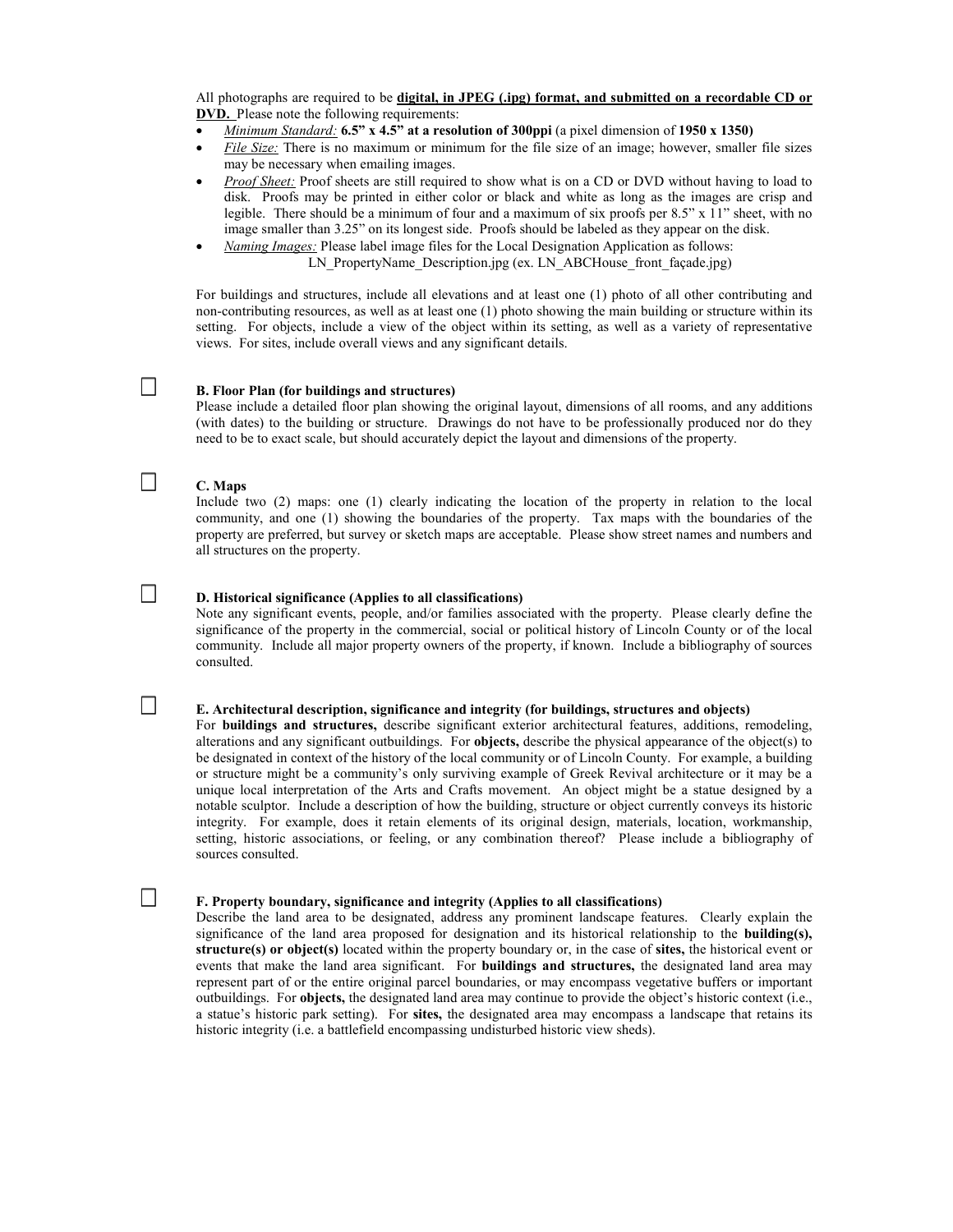# 8A. Photographs



East Elevation



East Elevation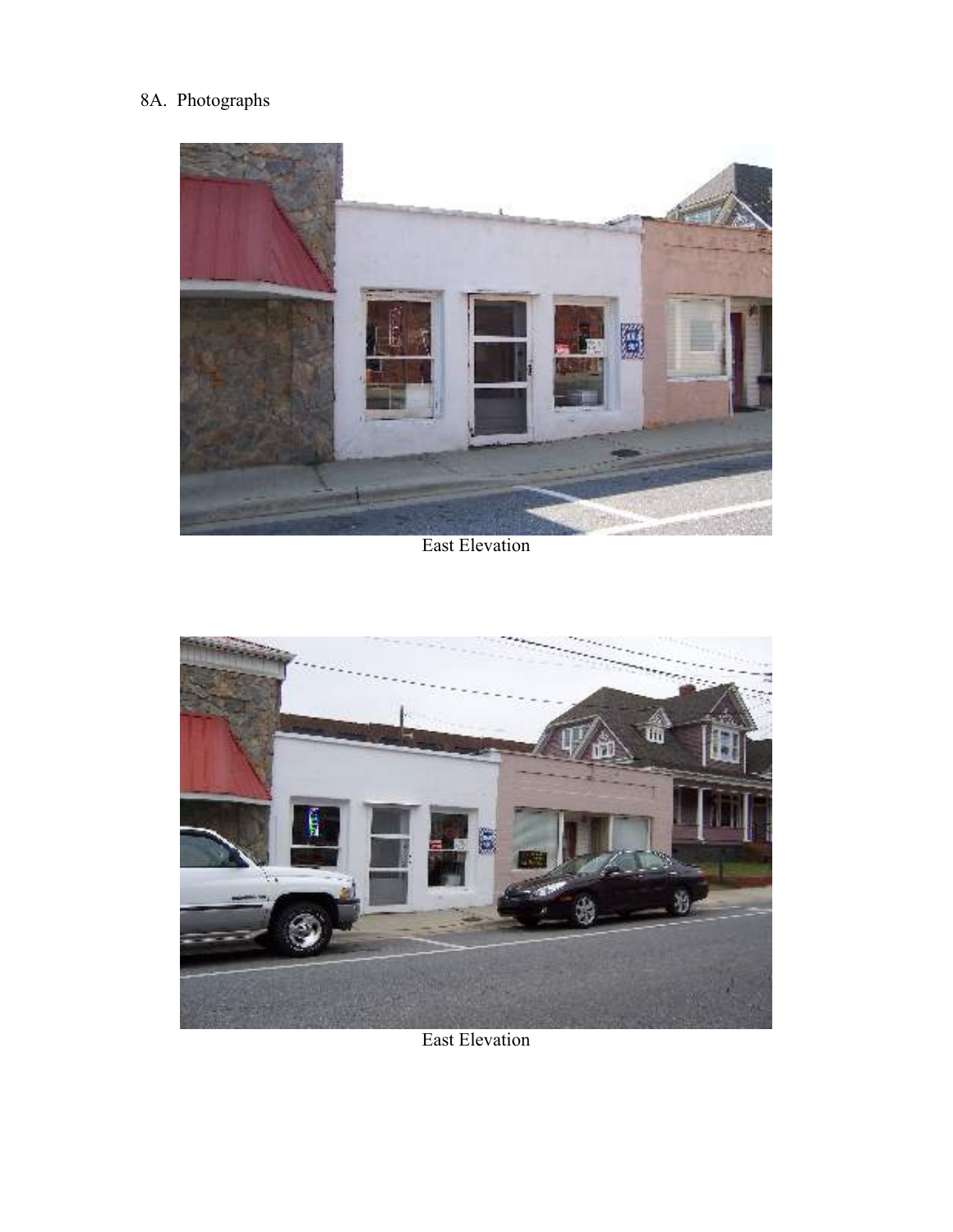

Northeast Elevation



Rear Elevation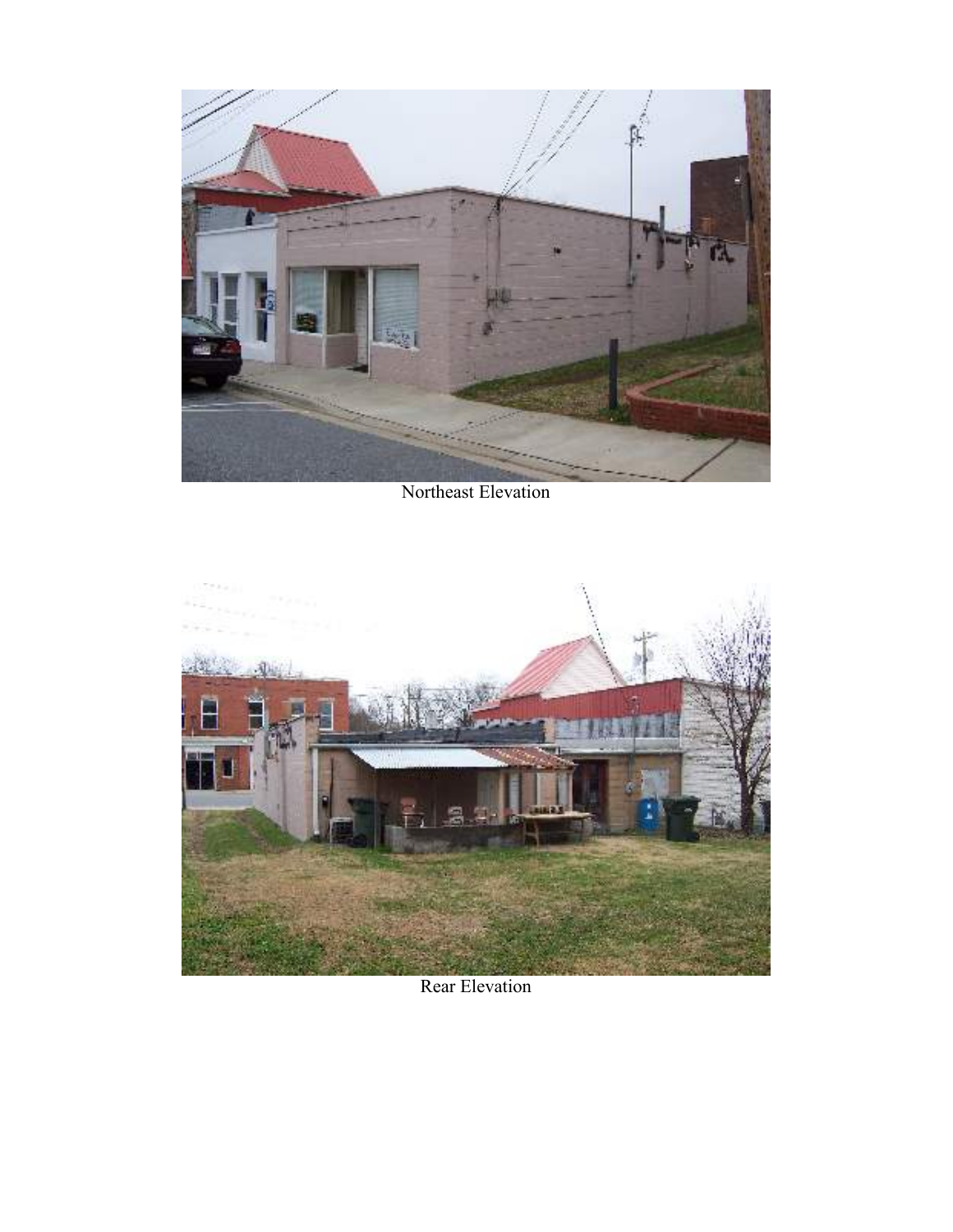

Interior (southwest corner of front section of building)



Interior (southeast corner of the front section of the building)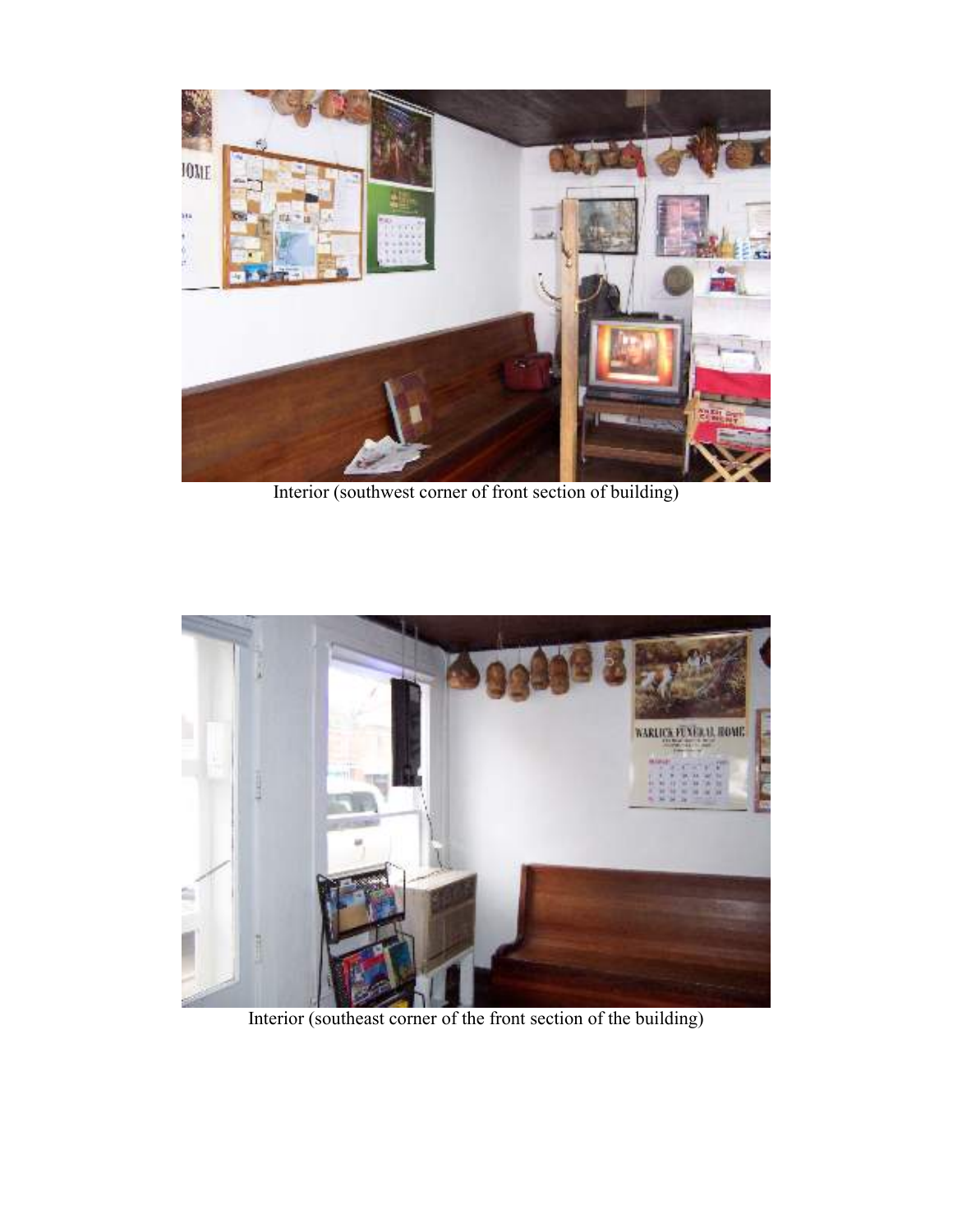

Interior (east elevation of the front section of the building)



Interior (northwest corner of the front section of the building)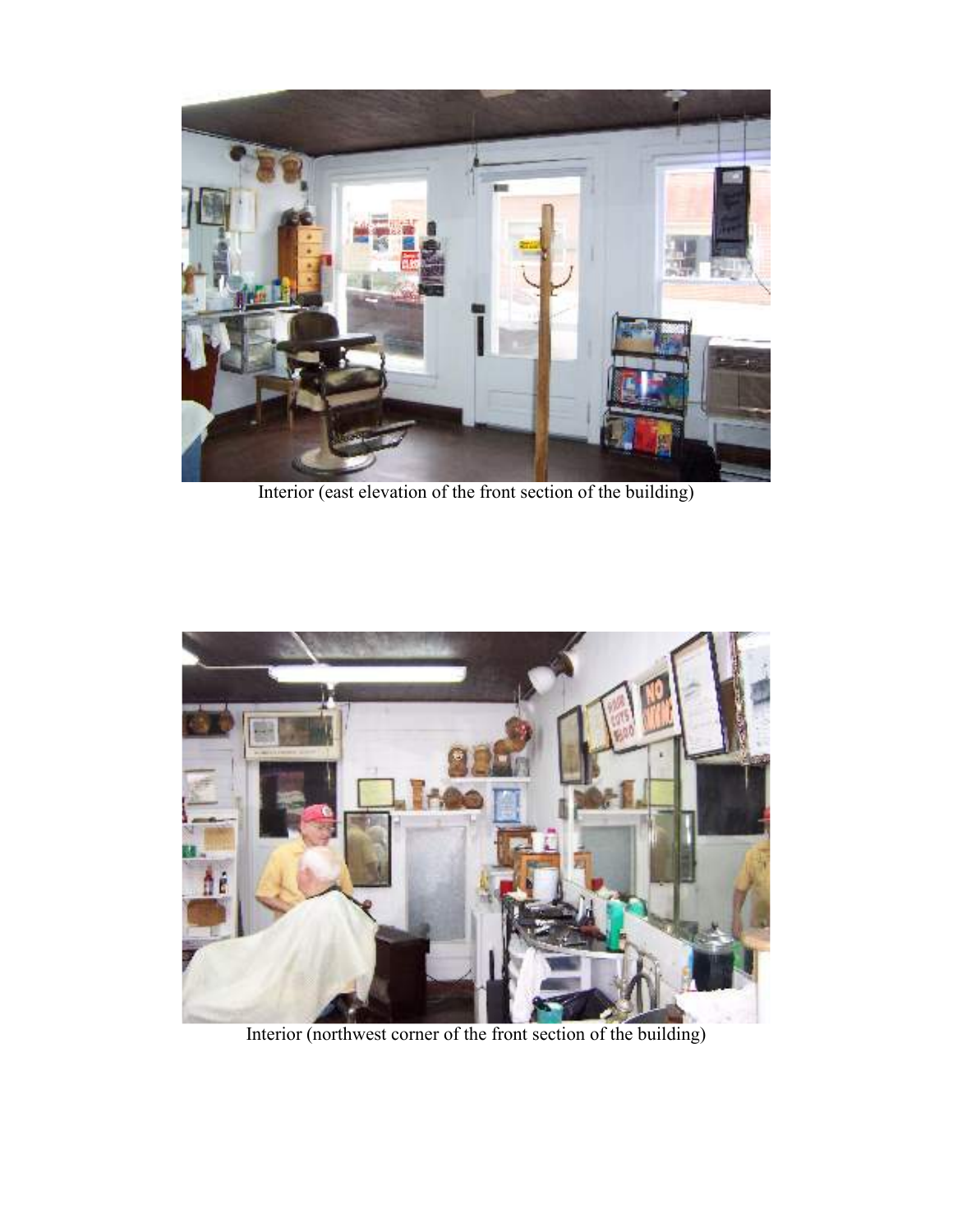

Western wall of the interior of the front Interior (northwest corner of the front



section of the building)



Interior of Lawrence Leatherman's barbershop on Sycamore Street in downtown Lincolnton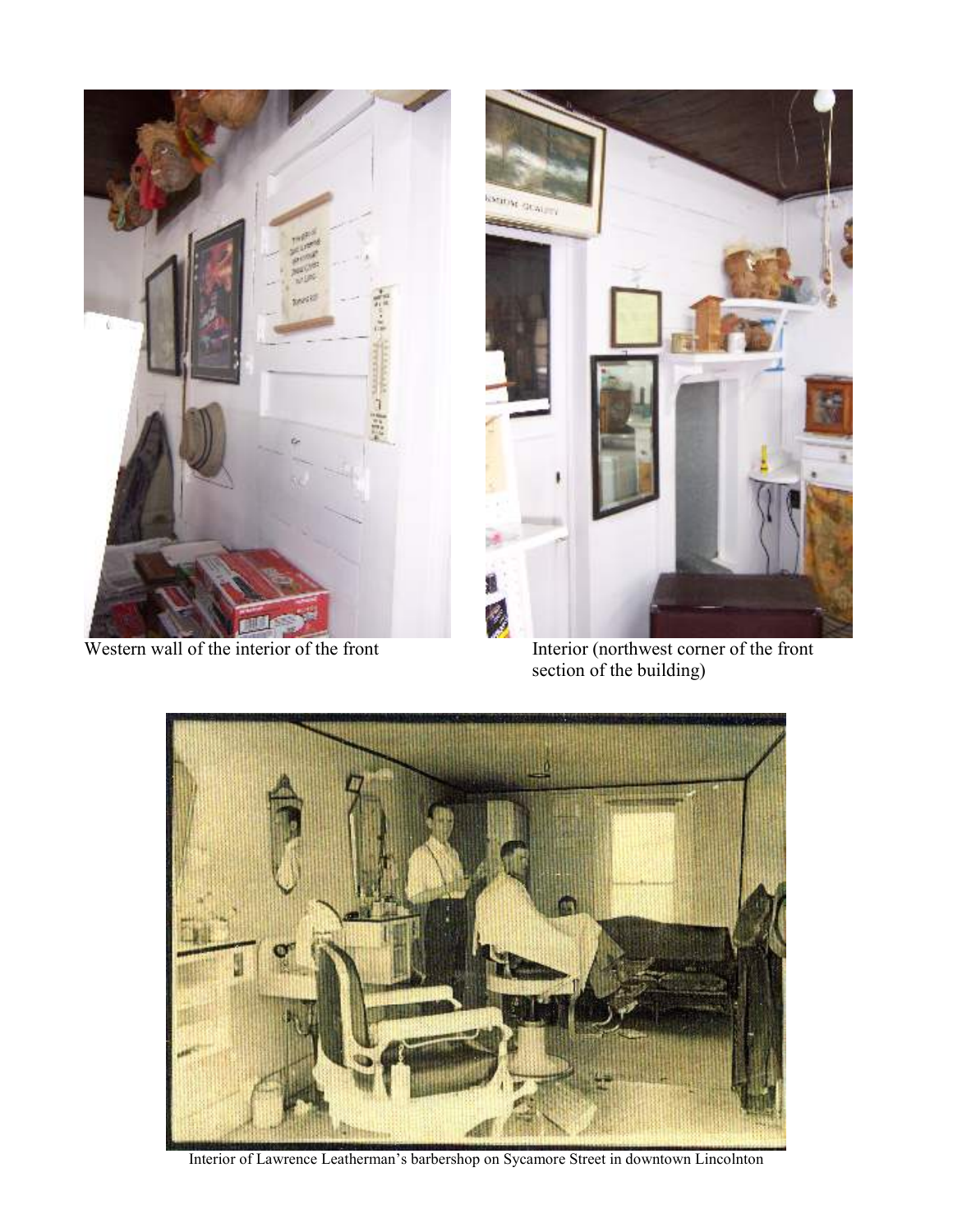

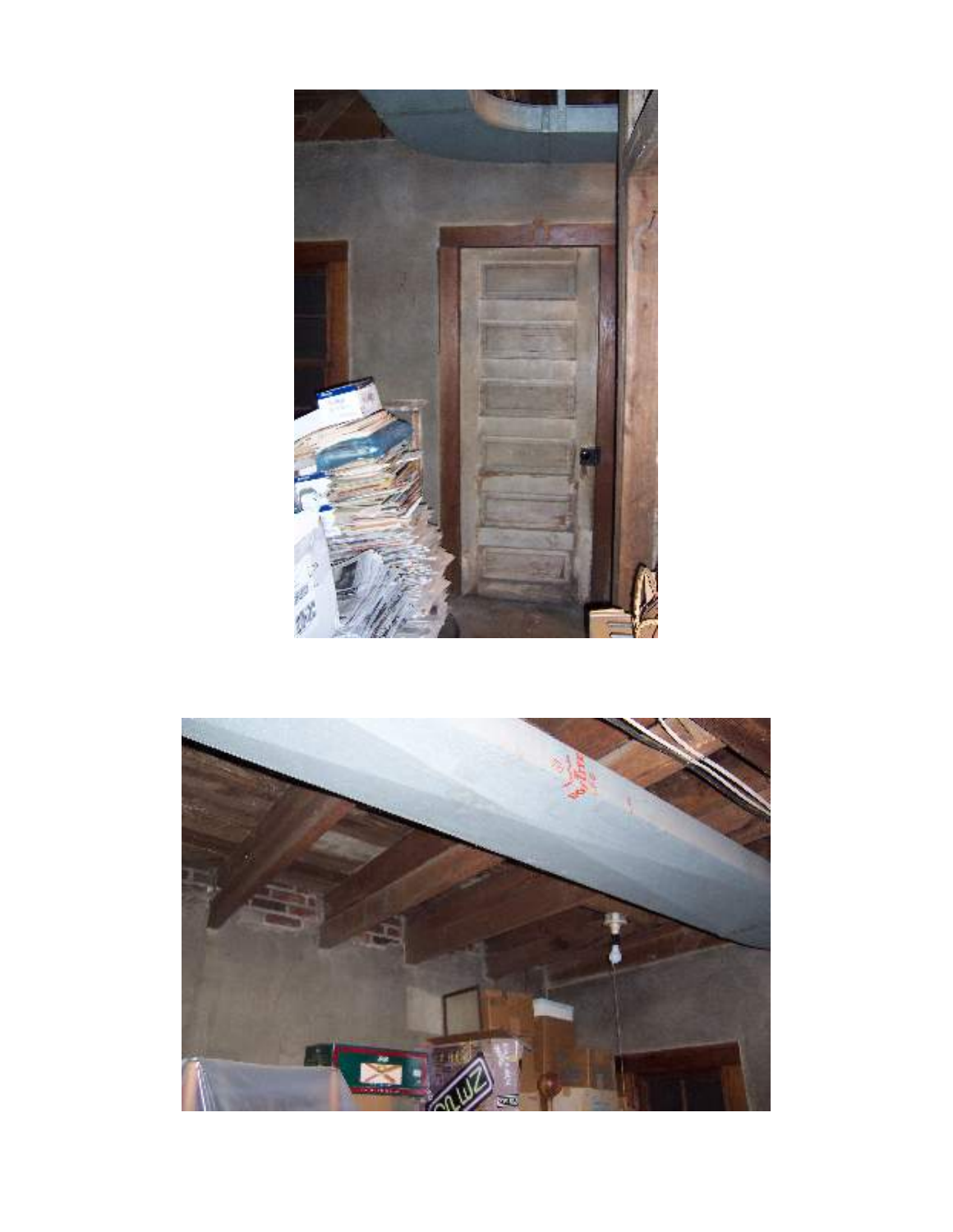



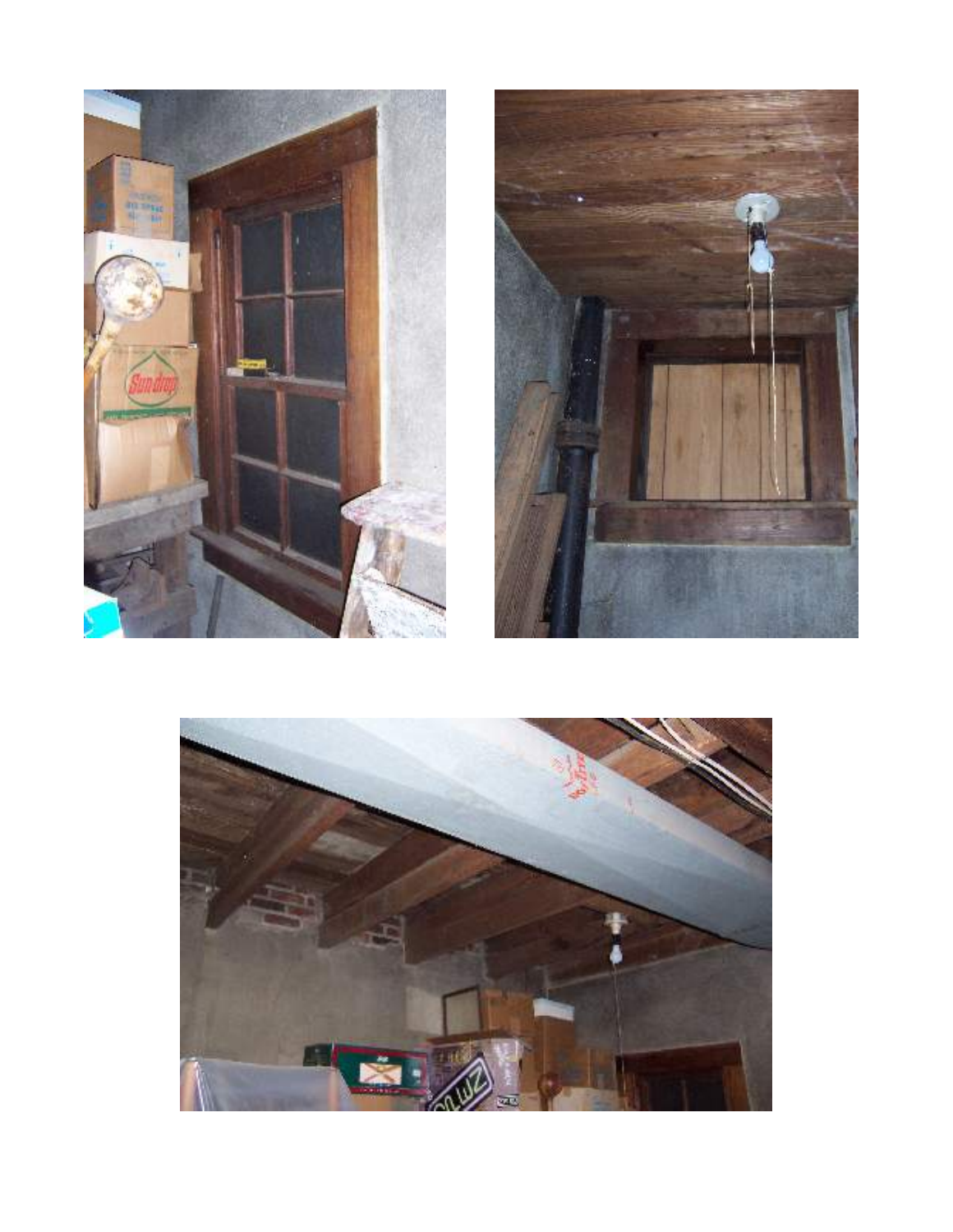

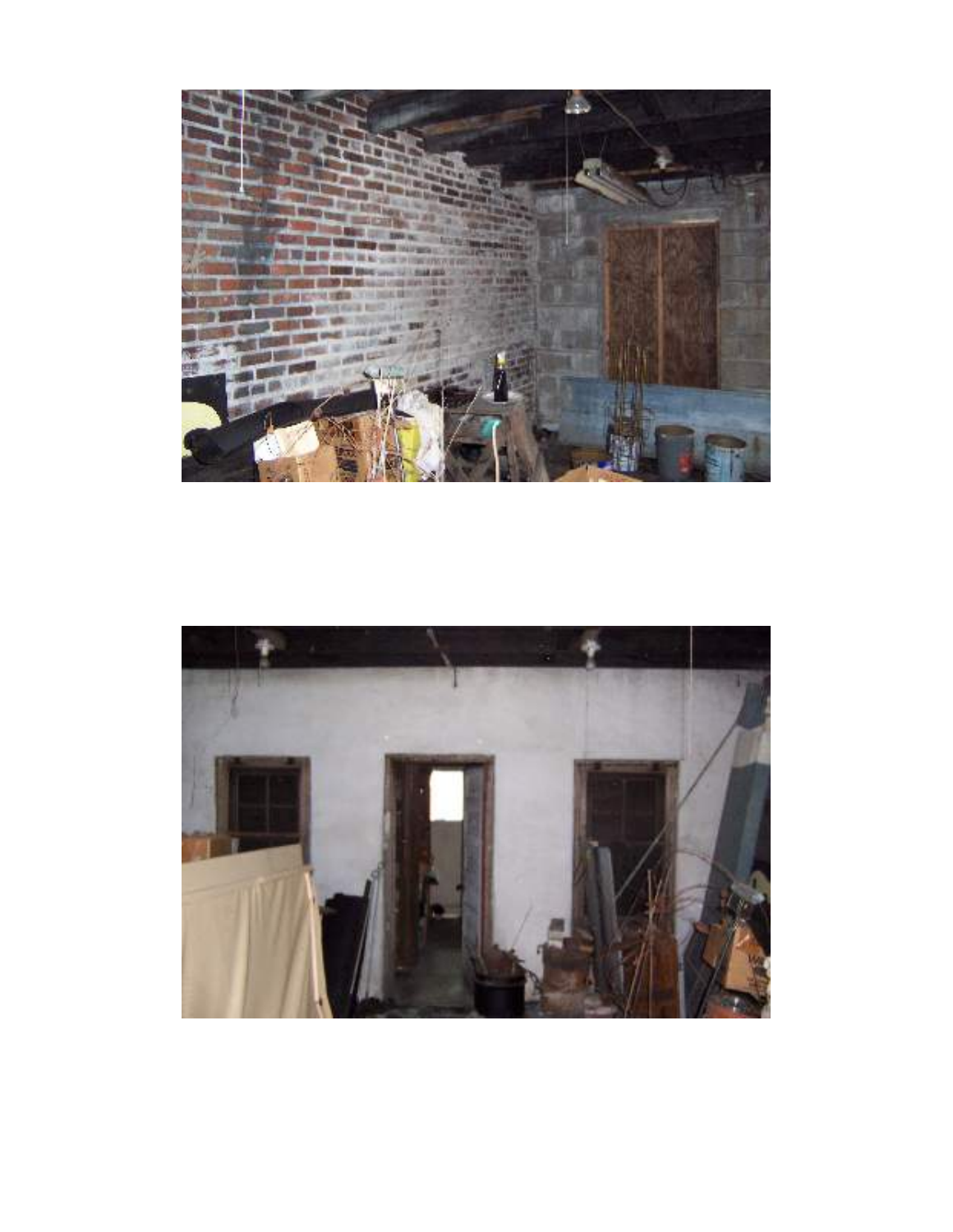

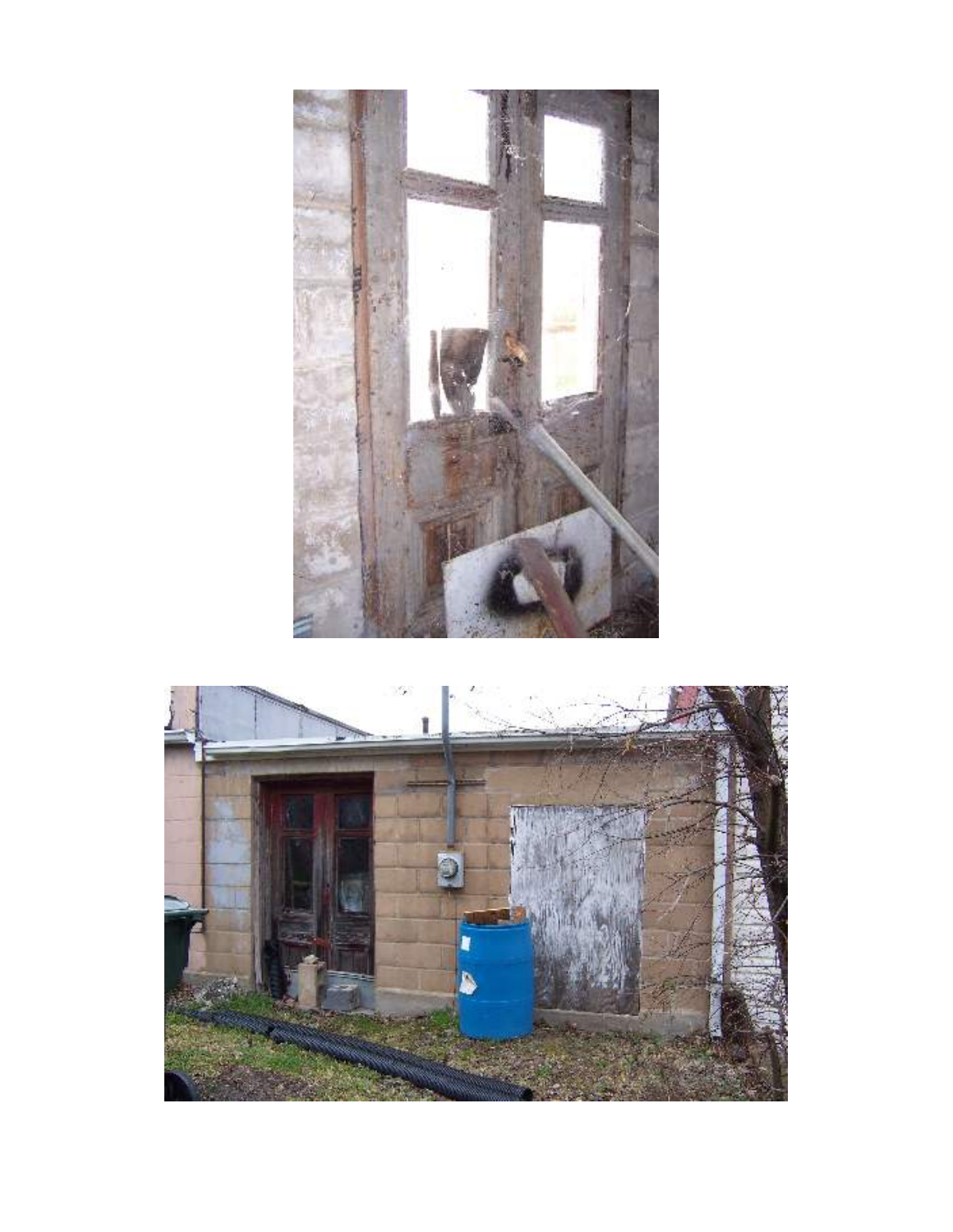

Lincoln County GIS Map, 2010

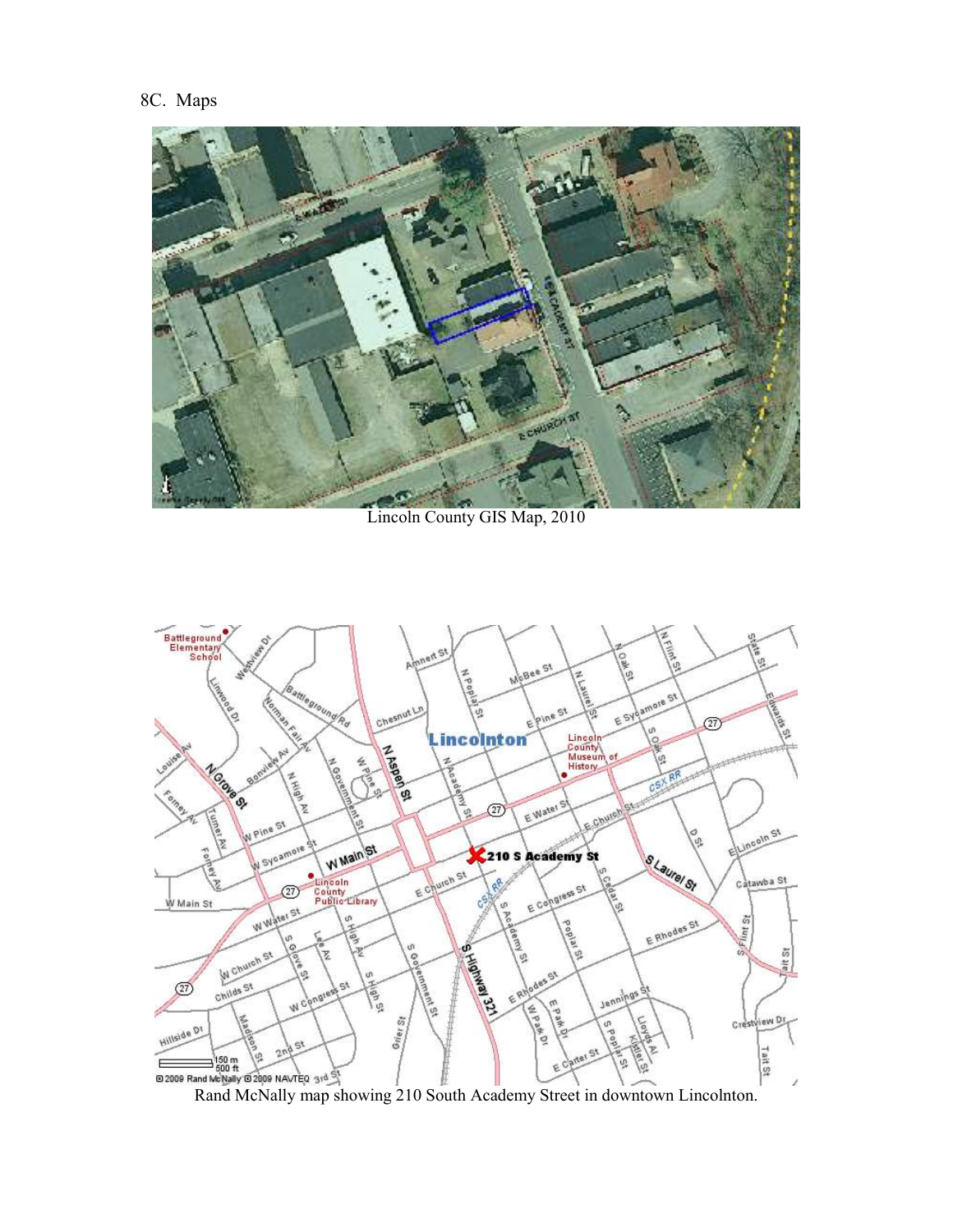

## **8D. Historical Significance**

Among the records in repositories across the state of North Carolina are very few documents that provide any information on barbershops in Lincolnton and Lincoln County before the twentieth century. The earliest documented barbershop in Lincolnton was operated by the African American Elias B. Revels in the southwest square in downtown Lincolnton during the 1830s. In 1838, Hiram Rhodes Revels, Elias's brother and Mississippi State Senator (1869), relocated to Lincolnton from Fayetteville, North Carolina to work as an apprentice in his brother's shop. Elias died in 1841, and his widow relinquished her husband's assets to Hiram before she married her second husband. Hiram Revels left Lincoln County in 1845 to attend Union County Quaker Seminary in Indiana.<sup>1</sup>

The only other documented barber that operated a shop in Lincolnton during the last quarter of the nineteenth century was John Connor. The January 25, 1879 issue of the *Lincoln Progress* publicized that "John Connor has opened a barber shop in the office

<sup>&</sup>lt;sup>1</sup> William L. Sherrill, *Annals of Lincoln County, North Carolina* (Baltimore: Regional Publishing Company, 1937), 284-285. Elias Revels also operated a grocery store in Lincolnton. Ann Dellinger, interview by author, 5 May 2010.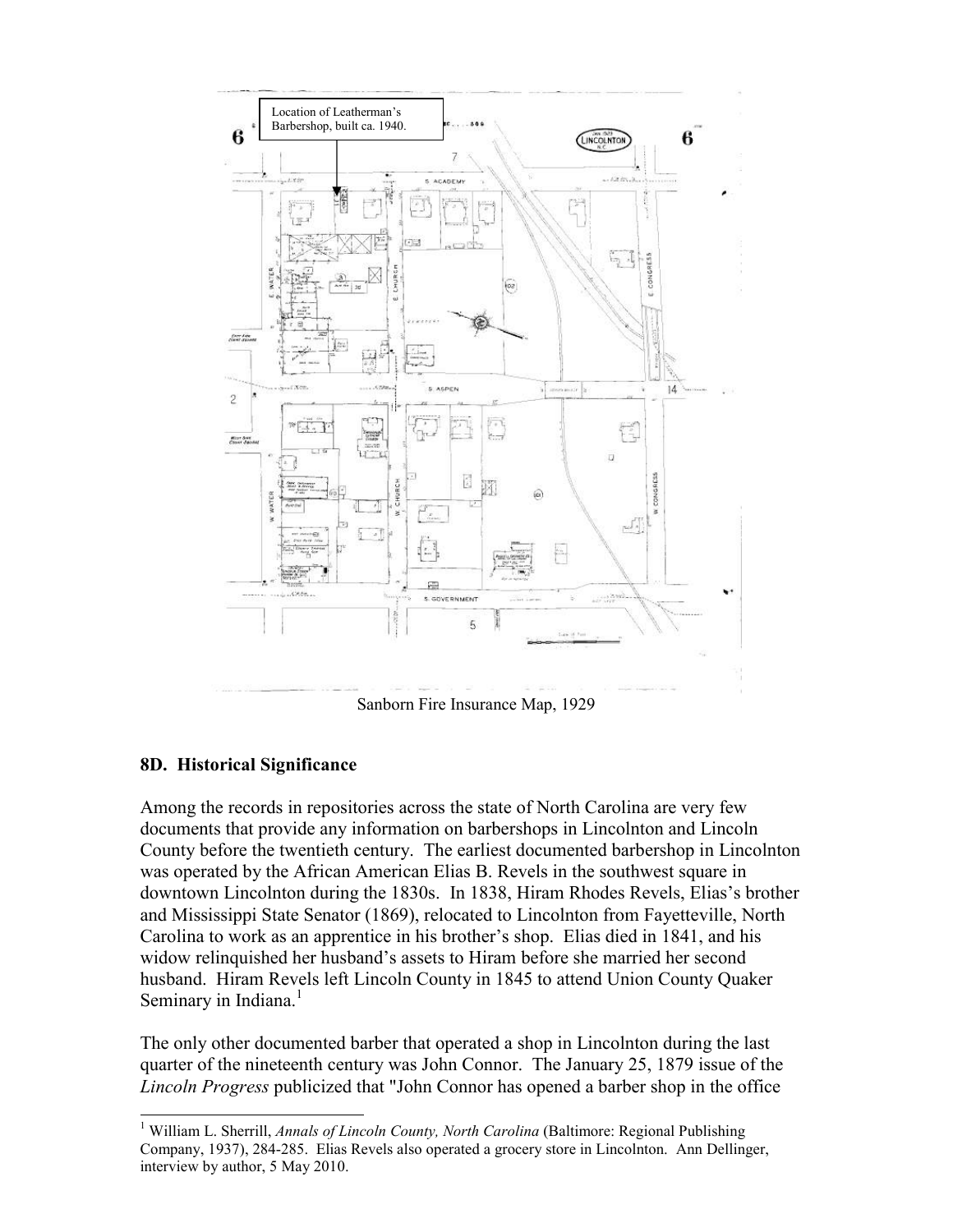formerly occupied by Dr. M. L. Brown, deceased." Connor, an African American barber, operated his shop on the west side of the Butt, Brown, Pressley House at the corner of Government St. and West Main St. in downtown Lincolnton. John Connor is listed on the 1870 and 1880 Lincoln County Census with his occupation as "barber." There is a tombstone in the Old Methodist cemetery on South Aspen Street in Lincolnton for "John Connor born July 19, 1849 died 1884" that could possibly be this barber. According to these sources, John Connor operated a barbershop in Lincolnton during the period from 1870 to 1880.<sup>2</sup>

It was not until 1908 that the shop of the next barber, M.A. Putnam, can be found in local newspapers and on Sanborn Fire Insurance Maps for Lincolnton. Putnam was born in Waco, Cleveland County, North Carolina and moved to Rutherford County, North Carolina in 1903 where he worked as a barber for five years. In 1908 he moved to Lincolnton and opened his shop on Lot Number 1 in the Northeast Square in downtown Lincolnton where the current Chamber of Commerce is located.<sup>3</sup> Putnam opened his barbershop with two barbers and eventually grew to six, which necessitated a move to a larger location further east on Main Street. Putnam and his barbers stayed at this location until 1933 when they moved further east to the building at the intersection of East Main Street and North Academy Street. He made his final move in August 1940 to the old Lawing building on the north side of East Main Street's 100 block beside Lawing and Costner Drug Store. The *Lincoln County News* publicized this move and Putnam's new "tonsorial parlor" as being "modern throughout, brand new, [with] steaming hot shower baths and all kinds of barber work at a moment's notice." Some of the barbers who worked with Mr. Putnam at his shops were Claude Sherrill, Bob Caldwell, and Lee Wyant.<sup>4</sup>

Lemuel Moore Nolen (1884-1977) was another early cosmetologist in Lincoln County that worked in both Lincolnton and Crouse from the 1920s to the 1940s. In 1900, at the age of fifteen, Lem worked at one of the local mills as a "slubber." On April 24, 1908, Lem married Emma Beatrice Crouse, and they lived in Crouse with Lem working as a salesman in one of the local retail stores. Lem and Emma moved to Rockingham, North Carolina soon after their marriage, where their daughter Elizabeth was born in 1913. By 1917, the couple had returned to Crouse and their son William was born. Not only did the Nolens have to acclimate themselves to life with children, they also had to welcome Lem's new profession as a barber. He began working for M.A. Putnam during the 1920s as a forty year old man with a family to support, but his aspirations led him to focus on new hairstyles for women as a market that he could take advantage of. He was aware that Lincolnton had no beauty shops, and the only shops of this type were located in Gastonia and Charlotte. Nolen made the drive from Crouse to Gastonia to learn from stylists that provided the appropriate instruction in hairdressing. His niece, Mabel Crouse, began accompanying him to Gastonia after he advanced from working with wigs to human subjects. $5$ 

Nolen's advancement in the profession led him to open his own salon as Lincoln County's sole hairdresser. He opened his first shop in one of the back rooms of M.A.

<sup>&</sup>lt;sup>2</sup> Dellinger interview.

<sup>&</sup>lt;sup>3</sup> "Putnam Has Barbered For 27 Years In Lincolnton," *The Lincoln County News*, October 7, 1935.

<sup>&</sup>lt;sup>4</sup> "Putnam's Barber Shop Moves Today To New Location," The Lincoln County News, August 12, 1940.

<sup>5</sup> Ann Dellinger, "Lemuel Moore Nolen – A Man of Many Talents," in *In Our Own Words: The Story of Lincoln County* (Lincolnton, N.C.: Lincoln County Historical Association, 2006), 120-121.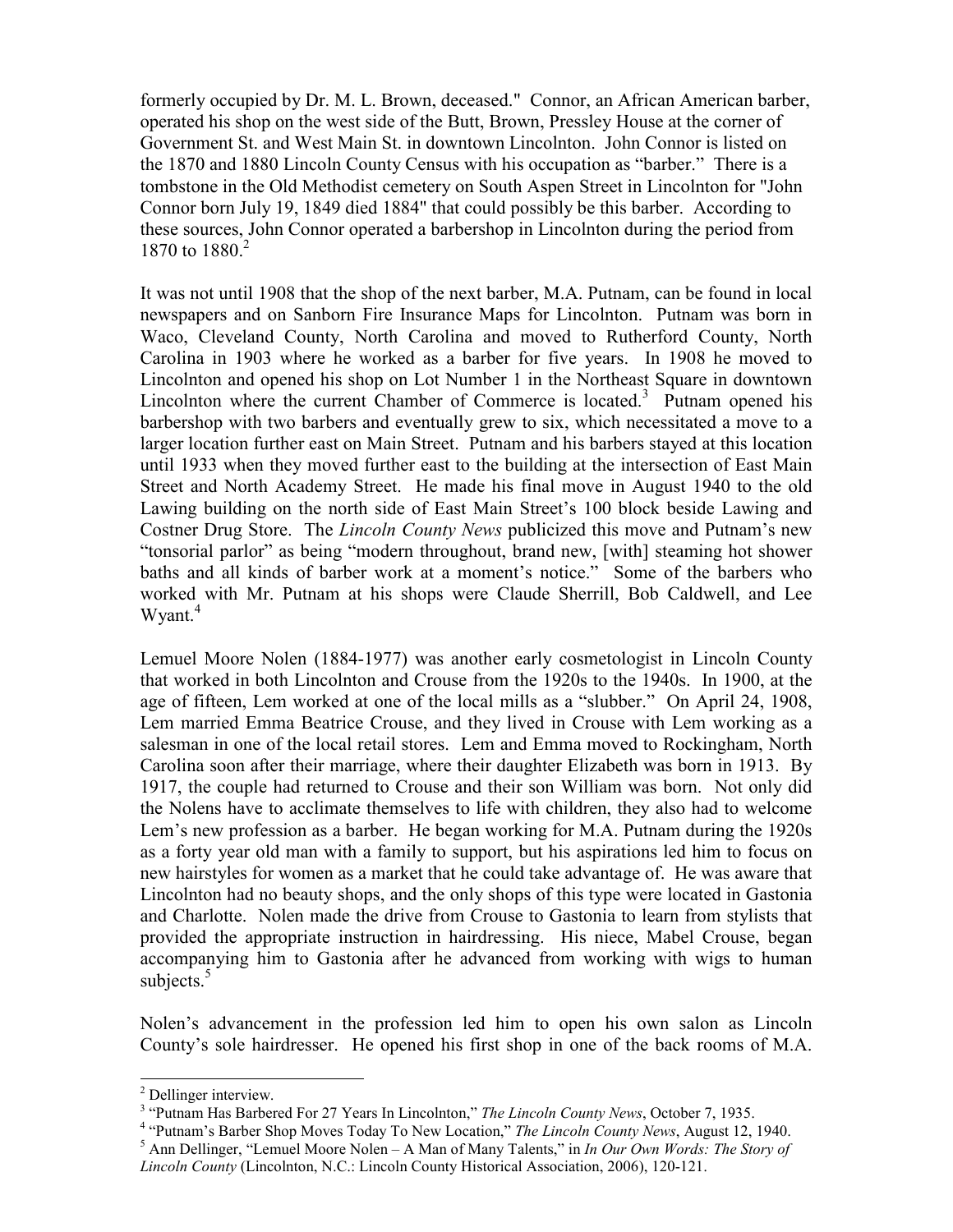Putnam's barbershop in downtown Lincolnton. They divided their two shops between the men and women's sections with a white sheet, and the women had to walk past the barber shop to reach Nolen's beauty parlor.<sup>6</sup> The *Lincoln County News* printed an advertisement on September 20, 1926 for Putnam's Beauty Salon that featured L.M. Nolen. Many local women were apprehensive about visiting Putnam's to have their hair done by a male hairdresser. By March 13, 1933, Nolen advertised in the *Lincoln County News* that he had opened Nolen's Beauty Parlor. In an article from the same newspaper addition, a reporter outlined that "Mr. Lem Nolen, for a number of years at the head of the beauty parlor at Putnam's Barber Shop, has purchased the beauty parlor equipment and is moving it into larger quarters, two rooms, located over Lincolnton Furniture Store, second floor." It was at this location that the women of Lincoln County had their hair styled for seven years, until Nolen opened his own beauty salon in Crouse in a building near his house.<sup>7</sup> In a lengthy advertisement in the *Lincoln County News* on June 3, 1940, titled "Announcement Extraordinary," Nolen explained that he relocated his beauty shop to Crouse "to get out where expenses are not so high. I am not expecting all my trade to follow me to Crouse but any time you feel like you would like to save some money why not come to my place in Crouse. This move is going to be a saving proposition to all my customers located anywhere in Lincoln or Gaston counties because work can be done here at about one-half the price. I understand there is going to be another shop in my old stand in Lincolnton. I want all my customers to know that I am not connected with it and you are not doing me any favor at all by patronizing the place I was located. Another thing to the mill people and country people or anyone who gets out early, my place is going to be open any time. You can get a permanent and back home for breakfast. Open from 4 a.m. til 10 p.m. Service with a price that cannot be duplicated is my motto."<sup>8</sup> Lem Nolen operated his hair salon in Crouse until the 1950s, and at this time other barbers received their degrees from various barber schools and began practicing in Lincolnton.

Lawrence Franklin Leatherman (1895-1971) started his barber business in Lincolnton on East Sycamore Street one block from the Courtsquare on January 2, 1915. His brother, Ernest Leatherman, worked alongside him in the small barbershop whose exterior was finished with weatherboards, and the interior had barber chairs that they purchased before they opened their shop. In 1920 Lawrence and Ernest moved their shop from East Sycamore Street to the northeast side of East Main Street's 100 block in the basement of McLean's Furniture Store. During the Great Depression, Leatherman charged ten cents for a haircut and the City of Lincolnton charged Leatherman ninety cents each month for power – the city did not have electric or water meter readers. Ernest left Lincolnton and his brother's barber business in 1929 for Fort Sumter, New Mexico. Lawrence cut hair at his shop on East Main Street until he lost his lease in 1938. He relocated to the basement of Efird's Department Store on the south side of downtown Lincolnton's 100 block, which was once a bus station ran by Heave Huffstetler. Lawrence's son James started shining shoes in the basement of the barbershop on East Main Street in 1936. They

<sup>6</sup> "Beauty Shops Have Come Long Way In 28 Years," The Lincoln County News, October 13, 1955. Annie Belle Ramsaur Matig explained to Ann Dellinger in an interview in 1987 that she began giving permanents about the time Lem Nolen began to do them. Annie Belle opened her own shop very shortly after Lem. She was the first female beautician in Lincolnton. She was 85 when Dellinger interviewed her in 1987. She had worked at the Square Store - did buying for the ready-to-wear department. She worked there until the store burned, and then she bought a dress shop on East Main and gave perms in the back of the shop. <sup>7</sup> Dellinger, "Lemuel Moore Nolen – A Man of Many Talents."

 $\overline{a}$ 

<sup>&</sup>lt;sup>8</sup> "Announcement Extraordinary: Nolen's Beauty Shop, Crouse, N.C.," The Lincoln County News, June 3, 1940.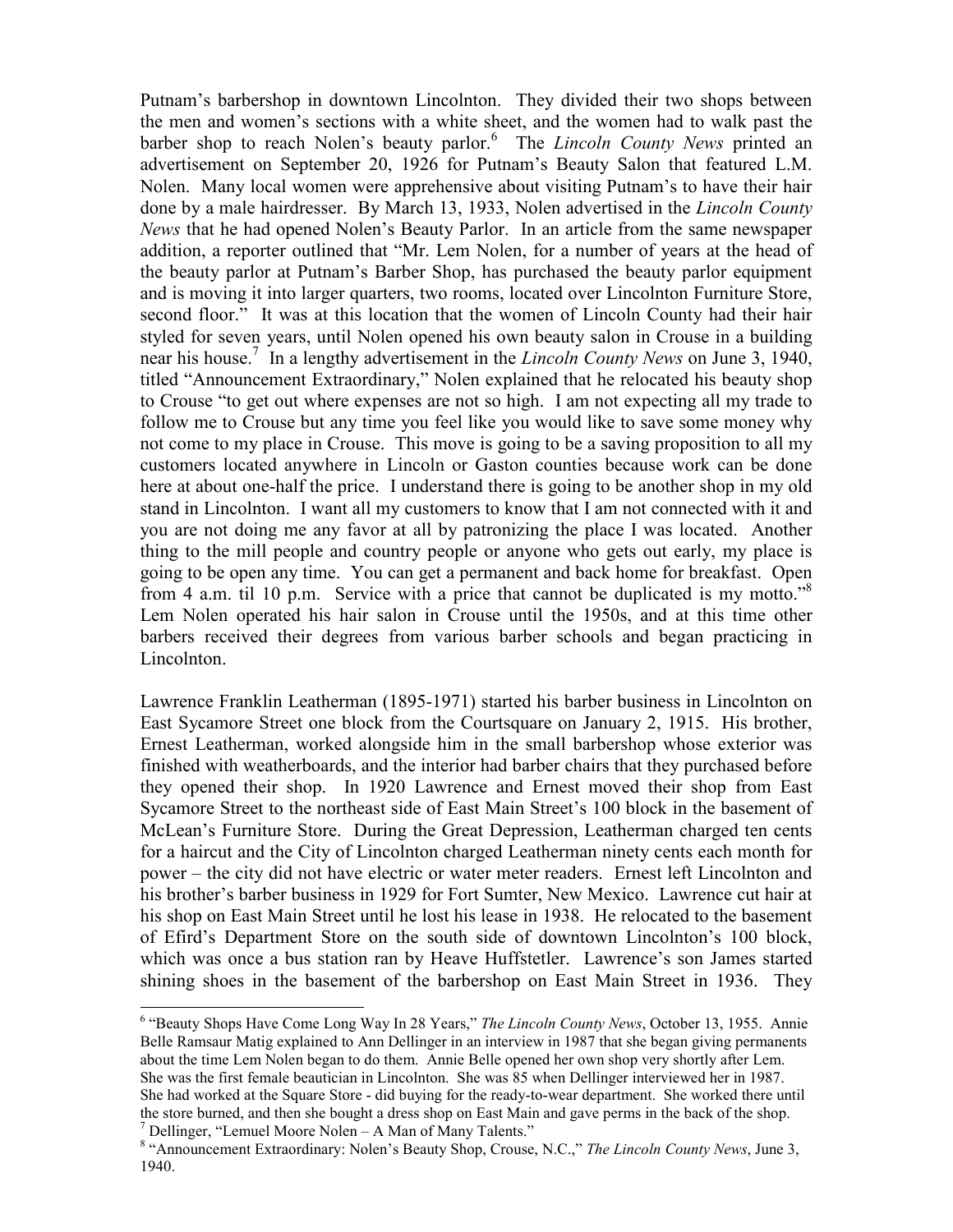remained in this location until an unanticipated opportunity arose that would cement the legacy of Leatherman Barbershop in downtown Lincolnton for over sixty years.<sup>9</sup>

Lawrence purchased the .04 acre lot at 210 South Academy Street in downtown Lincolnton from R.F. "Frank" Beal and Blanche Beal on April 23, 1940 for \$800.00. This purchase included the vacant lot located to the south of the Lincoln Dry Cleaning Company building, and the "new line running through the middle of the north brick wall of the one-story brick building now occupied by Lincoln Dry Cleaning Company." R.F. and Blanche Beal conveyed to Leatherman "one-half undivided interest in a brick wall, located on the south side of the lot above described, said wall being 13 inches in width, 45 feet in length, and 14 ½ feet in height, it being the Northern Wall of the building now occupied by the Lincoln Dry Cleaning Company…the full, liberty, and privilege of joining to…for any building, which they, or either of them, may desire or have occasion to use same." $10$ 

R.F. Beal wanted to sell the lot and house at 204 South Academy Street to Lawrence Leatherman for \$2,500.00, but Leatherman denied the offer because he had a thirty-five acre farm located on the Maiden Highway that he had to maintain. Lawrence's son James helped his father build the barbershop at South Academy Street. James finished his education at Lincolnton High School in 1944, signed up for the military on November 11, 1944, and served in the South Pacific. He returned home in 1946 and worked at the Dixie Home Store in downtown Lincolnton in 1947. Shortly thereafter, the store made James manager of the store in Cherryville, but he decided to forego this advancement and enroll in barber school in March 1948. James married his wife Maxine on October 25, 1947, and she questioned his decision to leave a managerial position for barber school. James's response to his wife's question was "they can fire me anytime they want." James and his wife lived in Iron Station, Lincoln County, North Carolina with his wife's brother while he was at the Winston-Salem Barber School. James paid for his education with the \$125-per-month GI Bill check he received from the Federal government for service during World War II.<sup>11</sup> James built a house for his wife in 1950 at 1867 North Aspen Street. James helped his father build the barbershop on South Academy Street by shoveling sand out of Indian Creek at Cooter Back, picking up rocks out of pastures, and pouring forms for the walls. They made the walls out of rock and cement.<sup>12</sup>

James began cutting hair in 1948 when haircuts were thirty-five cents and shaves were twenty five cents. When he started cutting hair in the Leatherman shop, there were twenty other barbers in Lincoln County. These barbers included Paul Harrill, John Harrill, Bud Harrill, Sid Caskey, Claude Sherrill, Clyde Kistler, Earl Kistler, Herman Kistler, Wheatie Harwell, M.A. Putnam, D.P. Putnam, O. Barnes, Reeves Blackwell, Archie Caudle, Belton Beal, Enoch Reinhardt, Johnny Carpenter, Walt Sutton, Elmer Burke, and Puitt Lawing. None of these barbers are currently alive, and James Leatherman is the only barber from this group that is still cutting hair in Lincolnton. James remembers each of these barbers and recalls a few of them working with him and his father before they opened their own shops.<sup>13</sup>

 9 James Leatherman, interview by author, 15 March 2010.

<sup>&</sup>lt;sup>10</sup> Lincoln County Deed Book 209, Page 300. Lincoln County Courthouse, Lincolnton, North Carolina.

<sup>&</sup>lt;sup>11</sup> Leatherman Interview; "Shop keeps him on his toes: Barber is not going way of 25-cent haircut," Gaston Section, *The Charlotte Observer*, February 10, 2001.

 $12$  Ibid.

 $13$  Ibid.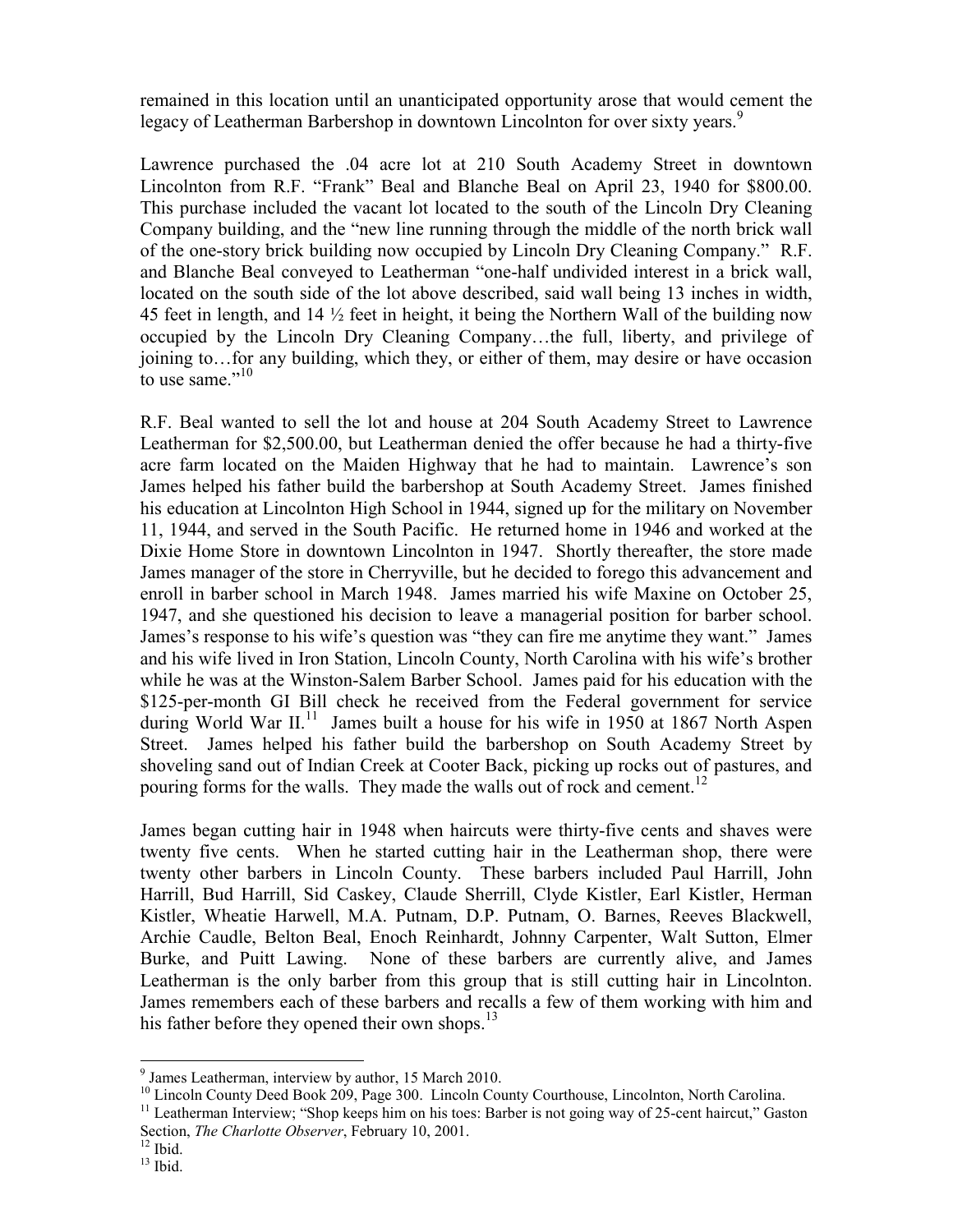Lawrence and James Leatherman cut little girls' and women's hair until Lawrence passed away in 1971. While working at their barbershop on South Academy Street, Lawrence and James had no fans, so they had to leave the front door open for ventilation. Their front door screen and the screens over the windows kept away the flies from Corriher's livery stables that were located to the west of the barbershop. Lawrence and James purchased a fan in 1952 that helped, but they purchased a window air conditioning unit in 1955 for \$75.00. They stood on a cement floor in the barbershop until 1953 when they installed an asphalt tile floor to relieve the stress on their feet. Lawrence Leatherman worked at the barbershop on South Academy Street until his death in 1971, and his son James has continued the business. Men in Lincolnton have visited Leatherman's barbershop for many years, and James continues to charge \$10.00 for haircuts with chairs and sinks manufactured during the 1920s, and towel cases and back bar made in 1915. James still maintains interior lamps that were installed in the shop in 1940.<sup>14</sup>

## **8E. Architectural description, significance and integrity**

Leatherman Barbershop is the oldest continually operated barbershop in Lincoln County. Lawrence and James Leatherman began building a barbershop at 210 South Academy Street after Lawrence purchased the property from R.F. and Blanche Beal in 1940. Before this purchase, Lawrence operated barbershops on East Sycamore Street and in the basements of buildings on East Main Street near Lincolnton's Courtsquare. The building is a simple, unassuming one-story concrete block building with a stuccoed façade that shares walls with contiguous buildings at its north and south elevations. The building derives its significance from its historic and social importance to Lincolnton and Lincoln County. Lawrence and James Leatherman operated the barbershop jointly in downtown Lincolnton from 1948 to 1971, the year of Lawrence's death, and James has continued this tradition with a steady stream of committed customers that take advantage of his ten dollar haircuts, original barbershop fixtures, and incredible stories of local flair.

Leatherman Barbershop is a commercial building that measures 816 square feet. Constructed of concrete block, the building has a flat roof finished with felt and tar, a stuccoed façade, a glass and panel front door with its original hardware that Lawrence purchased from Bill Lander's pool hall on East Main Street, and a modern screen door that is flanked by large one-over-one double hung wood windows. The building has an east-west orientation, and the lot on which the building is situated slopes slightly south. The building is connected to buildings that share a common wall at its north and south elevations. The building to which it connects at its south elevation is the old Lincoln Laundry Company. The one-story concrete block building to which it connects at its north elevation was built by James and Lawrence Leatherman when they built the barbershop in 1940. The building's rear elevation shows exposed concrete blocks and double leaf glass and panel doors. Plywood covers two windows located to the south of the double leaf doors.

The building retains a high level of integrity and is in good condition. The room located at the building's east elevation is still used by James Leatherman as the barbershop. This room has its original concrete floor that the Leathermans covered with asphalt tiles in 1952, base molding, and flush, tongue-and-groove pine ceiling. The Leathermans have

 $\overline{a}$  $14$  Ibid.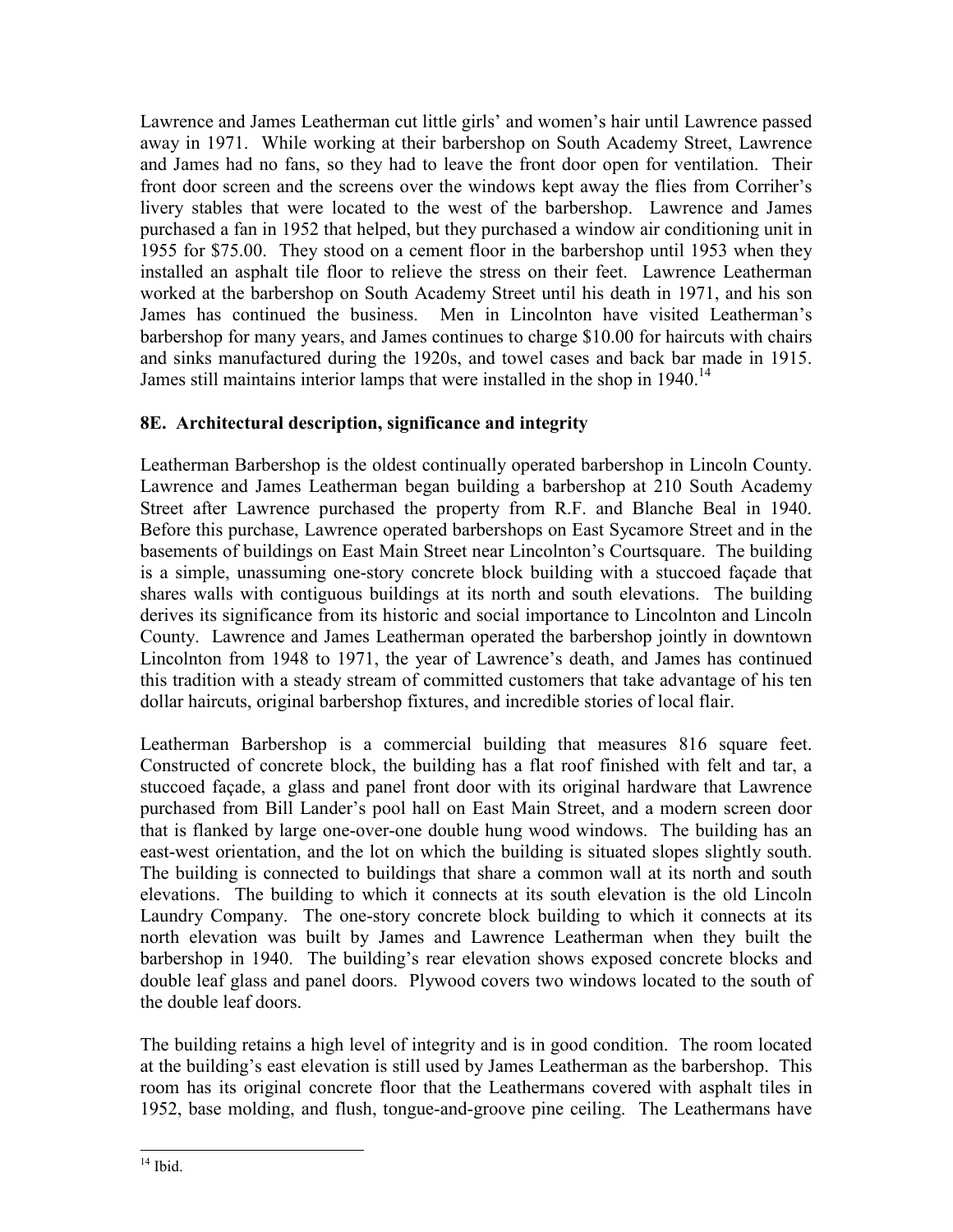never painted the ceiling, but have treated it over the years with linseed oil. This room's north, south, and east walls are finished with plaster, and the west wall is finished with flush, tongue-and-groove pine boards that are painted white. Located along the west wall are four small storage cabinets built into the wall, and a large glass and panel door located in the middle of this wall that leads to a room to the west of the barbershop that is currently used as storage. A large rectangular opening surmounted by a bracketed shelf that Mr. Leatherman and his father used for the flue of their original coal stove and later a pipe for their kerosene heating system is located at the barbershop's northwest corner. This opening originally held a single sash window. Currently, they have a gas heating unit. The opening is currently covered by a large piece of sheet metal with a small opening for the gas heating unit's sheet metal return. The Leathermans rented their other building at 208 South Academy Street to Lincoln Sheet Metal for thirty-five years, and the owner of this company maintained in his shop the heat pump that heated each building. The north wall has two large beveled glass mirrors and counters that were installed by the Leathermans when they built the building. Lawrence Leatherman purchased the small porcelain sink and two barber chairs during the 1930s from Olen Lander, an African American barber who operated a shop in the former African American Masonic Lodge in Lincolnton's Freedom Community, after a fire in downtown destroyed Leatherman's shop. According to James Leatherman, "Olen gave up cutting because he said that he could not make it on ten cents a head."<sup>15</sup>

Located to the west of the barbershop is a small adjoining room that is part of the original barbershop, and Mr. Leatherman currently uses it as storage. This room retains all of its original detailing and has a high level of integrity. It has its original concrete floor, plastered walls, pine door and window surrounds, and exposed pine beams. The building's southern wall is brick covered with plaster, and the north wall is cement block. A partition extends from the northern wall to create two small rooms – one is a small bathroom stall with a toilet. Lawrence Leatherman dropped the ceiling above these rooms and finished it with flush, tongue-and-groove pine boards. The ceiling above the rest of the room has exposed pine beams that support flush, tongue-and-groove boards. An original panel door that Lawrence Leatherman secured from a building in the downtown Lincolnton during the 1940s is located at the room's west elevation and leads west to a large adjoining room that has always been used as storage. This door is flanked by two four-over-four double hung wood windows. A window frame with no sash is located above the bathroom stall.

Lawrence Leatherman built an addition to the barbershop at the west, rear elevation in 1942 to serve as a workshop for him to sharpen blades and execute a myriad other tasks related to the barbering profession. The addition's east wall is part of the original 1940 building, and is still finished with stucco. The south wall shows the exposed brick of the old Lincoln Laundry Company, and the north wall shares the concrete block wall of the Leatherman's rental building at 208 South Academy Street. The ceiling has exposed pine beams that support exposed flush, tongue-and-grove boards.

## **8F. Property boundary, significance and integrity**

Leatherman's Barbershop is situated on .04 acres at 210 South Academy Street in downtown Lincolnton, Lincoln County, North Carolina. It is a contributing building in

 $\overline{a}$  $15$  Ibid.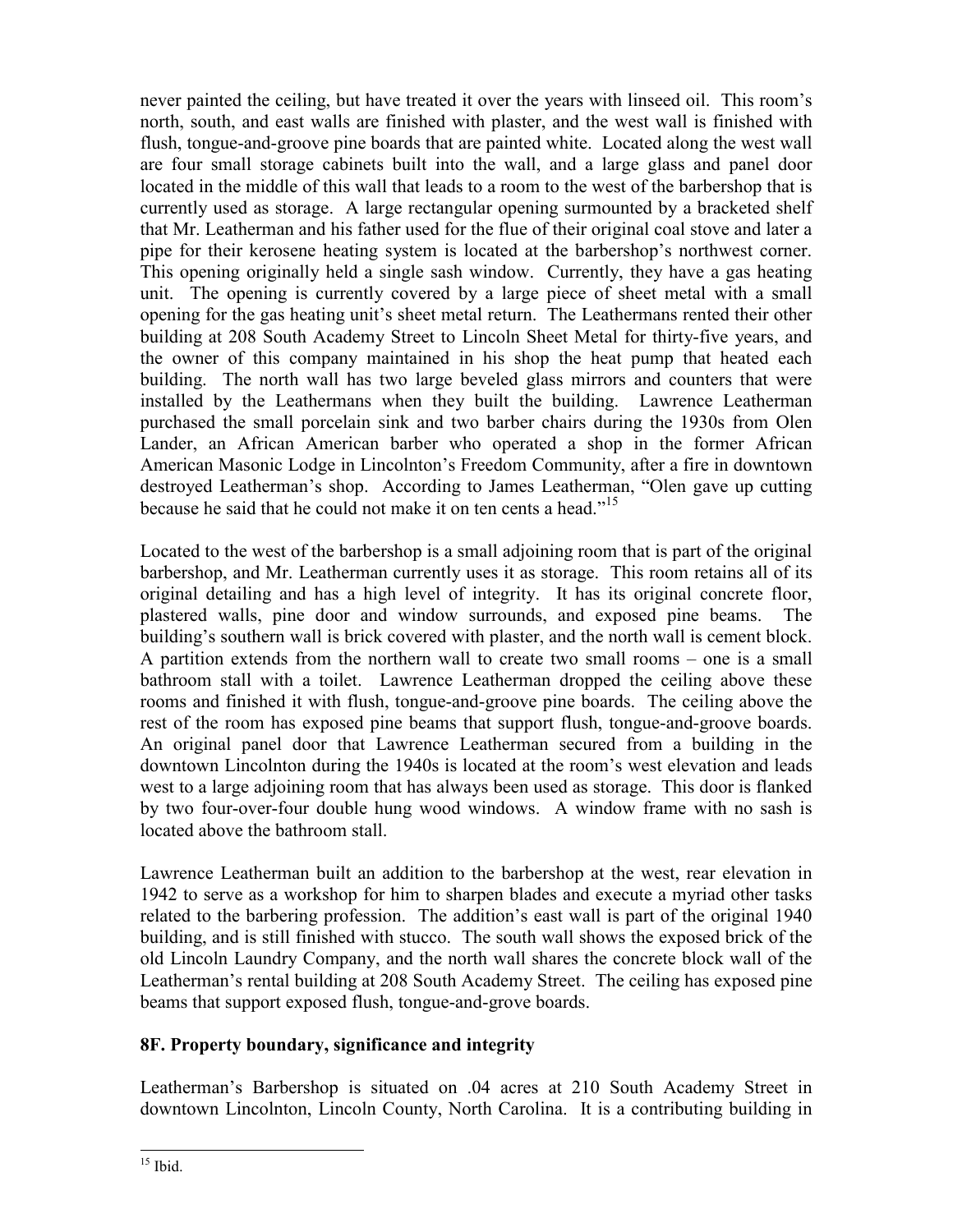the Lincolnton Commercial Historic District, listed on the National Register of Historic Places on December 16, 2005. The property, rectangular in shape, is bordered on the east by South Academy Street, on the north by the old Lincoln Laundry Company (this building shares the wall at the barbershop's north elevation), on the south by a modern building (this building shares the wall at the barbershop's south elevation), and on the west by the Rhodes-Corriher livery stables. The barbershop retains all of its original exterior and interior details. The most recent deed to Leatherman Barber Shop is listed in the Lincoln County Deed Book 3623 at page 599. The property's Parcel ID number is 15999. The current value of the improved property is \$35,081. The current appraised value of the 816 square foot building is \$20,704. The current appraised value of the .04 acres of land is \$14,377.